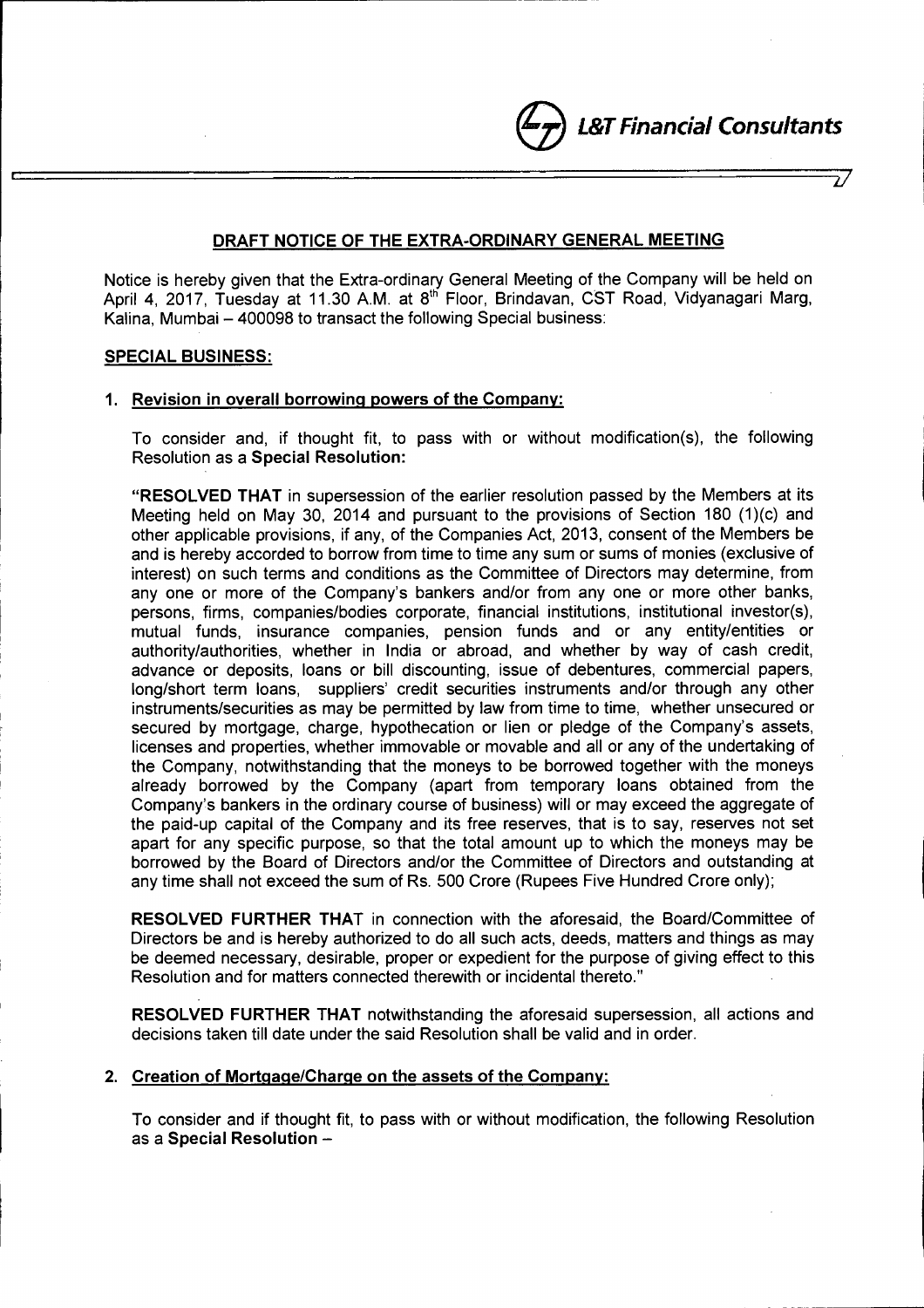# e *L&TFinandal Consultants*

*iJ*

oJ

"RESOLVED THAT in supersession of the earlier resolution passed by the Members at its Meeting held on May 30, 2014 and pursuant to the provisions of Section  $180(1)(a)$  and other applicable provisions, if any, of the Companies Act, 2013 and subject to such other approvals and permissions as may be required, consent of the Members be and is hereby accorded to sell, mortgage and / or charge, in addition to the mortgages / charges created / to be created by the Company in such form and manner and with such ranking and at such time and on such terms and conditions as the Committee of Directors may determine, on all or any of the movable and / or immovable properties of the Company, and / or the interest held by the Company in all or any of the movable and / or immovable properties, both present and future and / or the whole or any part of the undertaking(s) of the Company, together with the power to take over the management of business and concern of the Company in certain events of default, in favour of lender(s), agent(s), and trustee(s) for securing the borrowings of the Company availed / to be availed by way of loan(s) (in foreign currency and / or rupee currency) and securities (comprising fully / partly convertible debentures and / or non-convertible debentures with or without detachable or nondetachable warrants and / or secured premium notes and / or floating rate notes / bonds or other debt instruments), issued / to be issued by the Company, from time to time, subject to the limits approved under Section 180(1)(c) of the Companies Act, 2013, from time to time, together with interest at the respective agreed rates, additional interest, compound interest in case of default, accumulated interest, liquidated damages, commitment charges, premia on prepayment, remuneration of the agent(s) and / or trustee(s), premium (if any) on redemption, all other costs, charges and expenses, including any increase as a result of devaluation / revaluation / fluctuation in the rates of exchange and all other monies payable by the Company in terms of the Loan Agreement(s), Heads of Agreement(s), Debenture Trust Deed(s) or any other agreement / document, entered into / to be entered into between the Company and the lender(s) / investor(s) / agent(s) and / or trustee(s), in respect of the said loans, borrowings / debentures and containing such specific terms and conditions and covenants in respect of enforcement of security as may be stipulated in that behalf and agreed to between the Board of Directors and / or the Committee of Directors and the lender(s), agent(s) and / or trustee(s).

RESOLVED FURTHER THAT in connection with the aforesaid, the Board/Committee of Directors be and is hereby authorized to do all such acts, deeds, matters and things as may be deemed necessary, desirable, proper or expedient for the purpose of giving effect to this Resolution and for matters connected therewith or incidental thereto."

RESOLVED FURTHER THAT notwithstanding the aforesaid supersession, all actions and decisions taken till date under the said Resolution shall be valid and in order.

# 3. Issuance of non-convertible debentures during FY 2017-18:

 $\bullet$  . The contract of the contract of the contract of the contract of the contract of the contract of the contract of the contract of the contract of the contract of the contract of the contract of the contract of the co

To consider and if thought fit, to pass with or without modification(s), the following resolution as an SPECIAL RESOLUTION

"RESOLVED THAT pursuant to the provisions of Section 42 and 71 of the Companies Act, 2013 ("the Act"), Rule 14(2) of Companies (Prospectus and Allotment of Securities) Rules, 2014 and other applicable provisions, if any, of the Act (including any statutory modifications or re-enactments thereof for the time being in force) and in accordance with the provisions of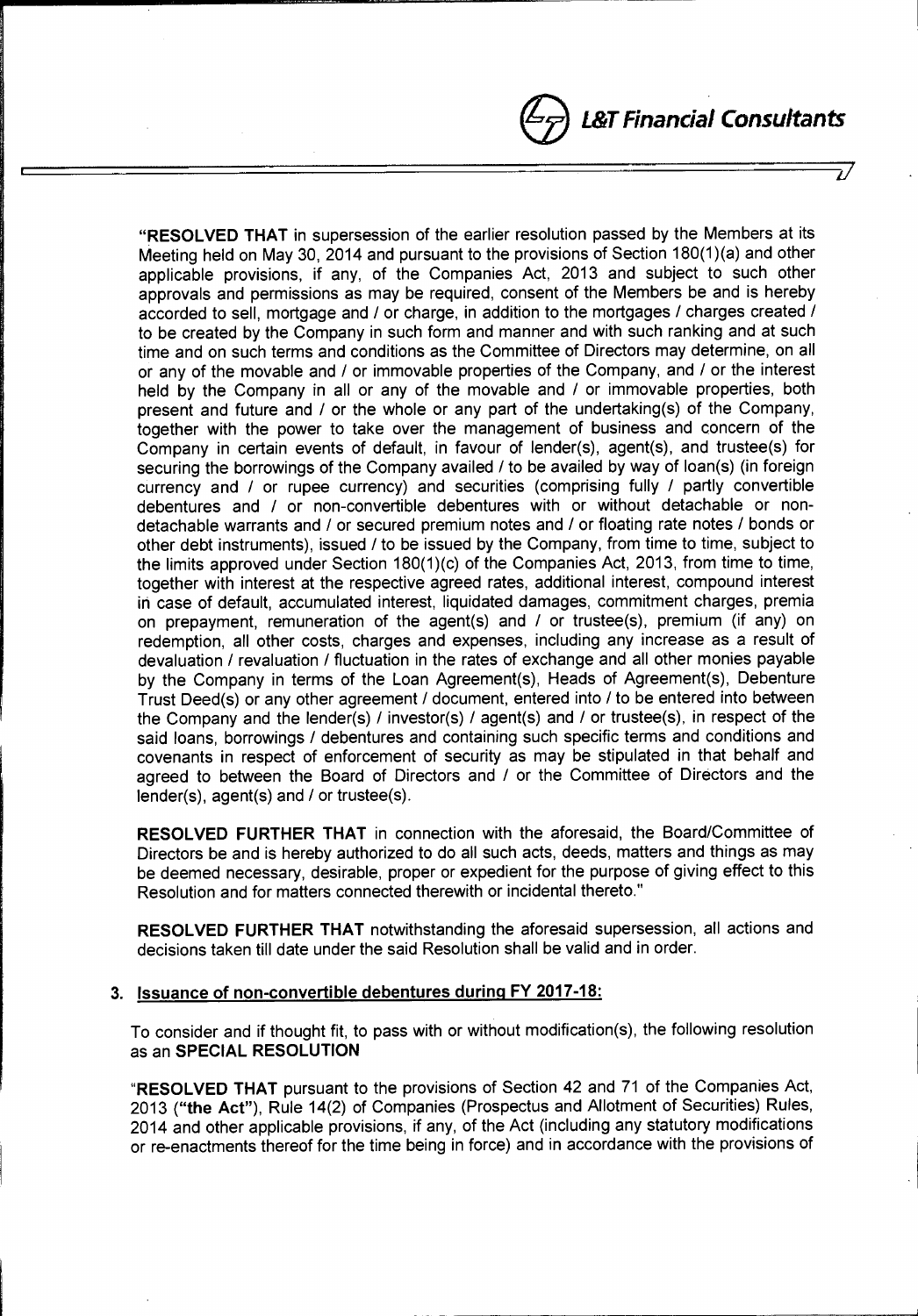# e*L&TFinancial Consultants*

 $\mathcal{U}$ 

Securities and Exchange Board of India (Issue & Listing of Debt Securities) Regulations, 2008, as amended, the rules, regulations, guidelines and circulars, as amended from time to time, the Memorandum and Articles of Association of the Company and subject to such other approvals as may be required from regulatory authorities from time to time, consent of the Members be and is hereby accorded to the Board of Directors and to offer, issue and allot, in one or more tranches, non-convertible debentures/bonds during FY 2017-2018 on a private placement basis, for an amount not exceeding in aggregate Rs. 500 Crore (Rupees Five Hundred Crore only) on such terms and conditions and at such times at par or at such premium, as may be decided by the Board to such person or persons, including one or more companies, bodies corporate(s), statutory corporations, commercial banks, lending agencies, financial institutions, insurance companies, mutual funds, pension/ provident funds and individuals; as the case may be or such other person/persons as the Board may decide so, for the purpose of meeting long term requirements of funds.

*L..-.-------------------------------------LJ*

RESOLVED FURTHER THAT the Board of Directors be and is hereby severally authorised to do all such acts, deeds, matters and things as may be deemed necessary, desirable, proper or expedient for the purpose of giving effect to this Resolution and for matters connected therewith or incidental thereto."

# By order of the Board of Directors **For L&T Financial Consultants Limited**

(NBhanny)

Amit Bhandari Authorised Signatory

Date: April 3, 2017 Place: Mumbai

*Registered Office:* Mount Poonamalle Road, Manapakkam, Chennai - 600 089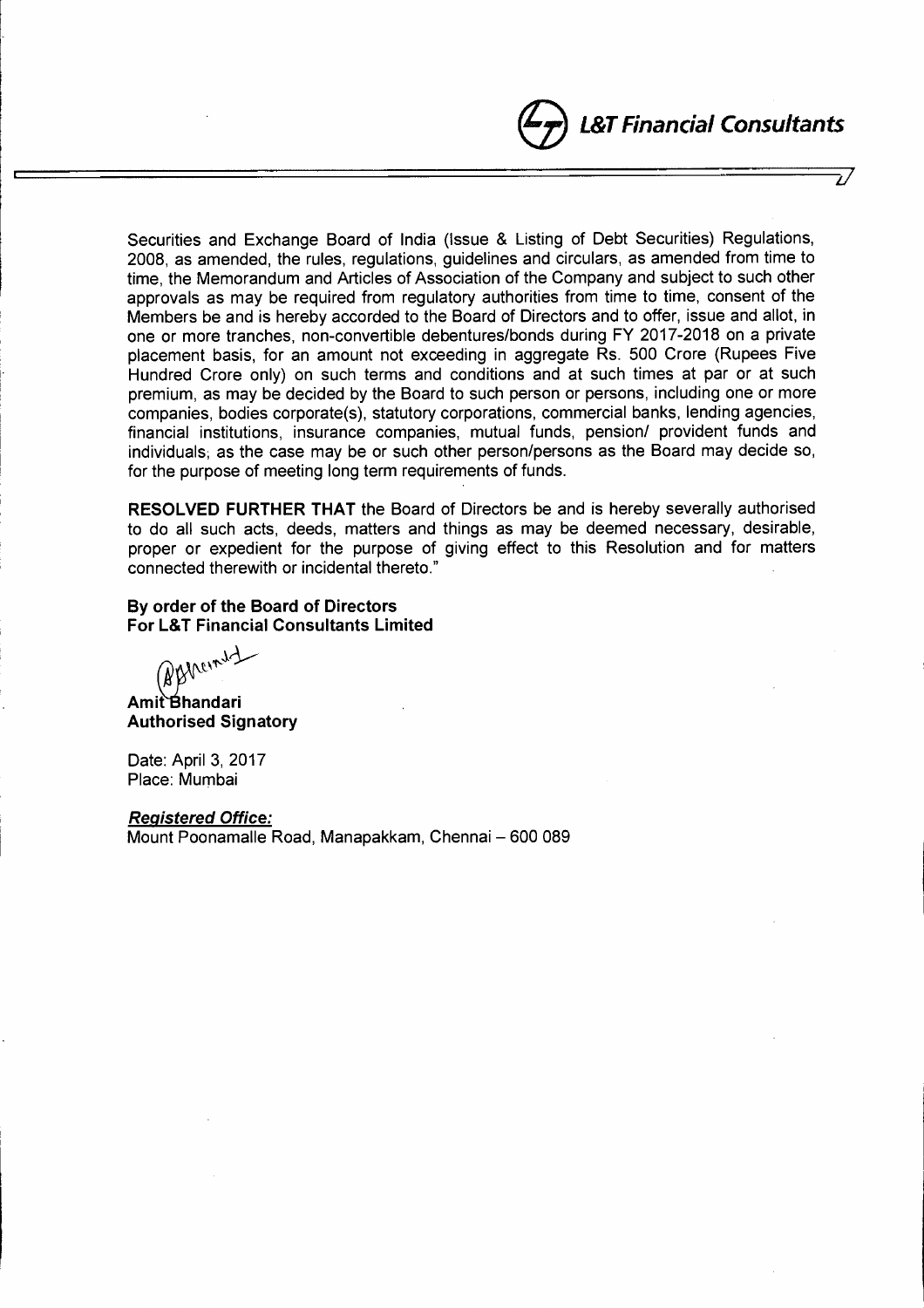**L&T Financial Consultants** 

*iJ*

J

# **NOTES:**

- a) The Explanatory statement, pursuant to Section 102(1) of the Companies Act, 2013 in respect of the business above is annexed hereto.
- b) A MEMBER ENTITLED TO ATTEND AND VOTE AT THE MEETING IS ENTITLED TO APPOINT ONE OR MORE PROXIES TO ATTEND AND VOTE, INSTEAD OF HIMSELF/HERSELF AND THE PROXY NEED NOT BE A MEMBER OF THE COMPANY.

A person can act as proxy on behalf of Members not exceeding fifty and holding in the aggregate not more than ten percent of the total share capital of the Company carrying voting rights. However, a Member holding more than ten percent of the total share capital of the Company carrying voting rights may appoint a single person as proxy and such person shall not act as proxy for any other person or Member. The instrument appointing a proxy should, however, be deposited at the Registered Office of the Company not less than forty eight hours before the commencement of the Meeting.

- c) All Proxy-holder should carry their identity card at the time of attending the Meeting.
- *d) Proxies registers shall be made available for inspection during the period beginning twentyfour hours before the time fixed for the commencement* of *the Meeting and ending with the conclusion* of *the meeting. Inspection shall be allowed between 9.30 A.M. and 6.00* PM.
- e) In case of joint holders attending the meeting, only such joint holder who is higher in the order of names will be entitled to vote.
- f) Corporate members intending to send their authorised representatives to attend the meeting are requested to send to the Company a certified copy of the Board resolution authorising their representative to attend and vote on their behalf at the meeting.
- g) The Members/ Proxies should fill the Attendance Slip for attending the Meeting.
- h) All documents referred to in the Notice are open for inspection at the Registered Office of the Company on all the working days, except Saturdays, Sundays and public holidays, between 11.00 A.M. and 5.00 P.M. upto the date of the Extra - Ordinary General Meeting.
- i) Route map of venue is enclosed herewith for reference of the members.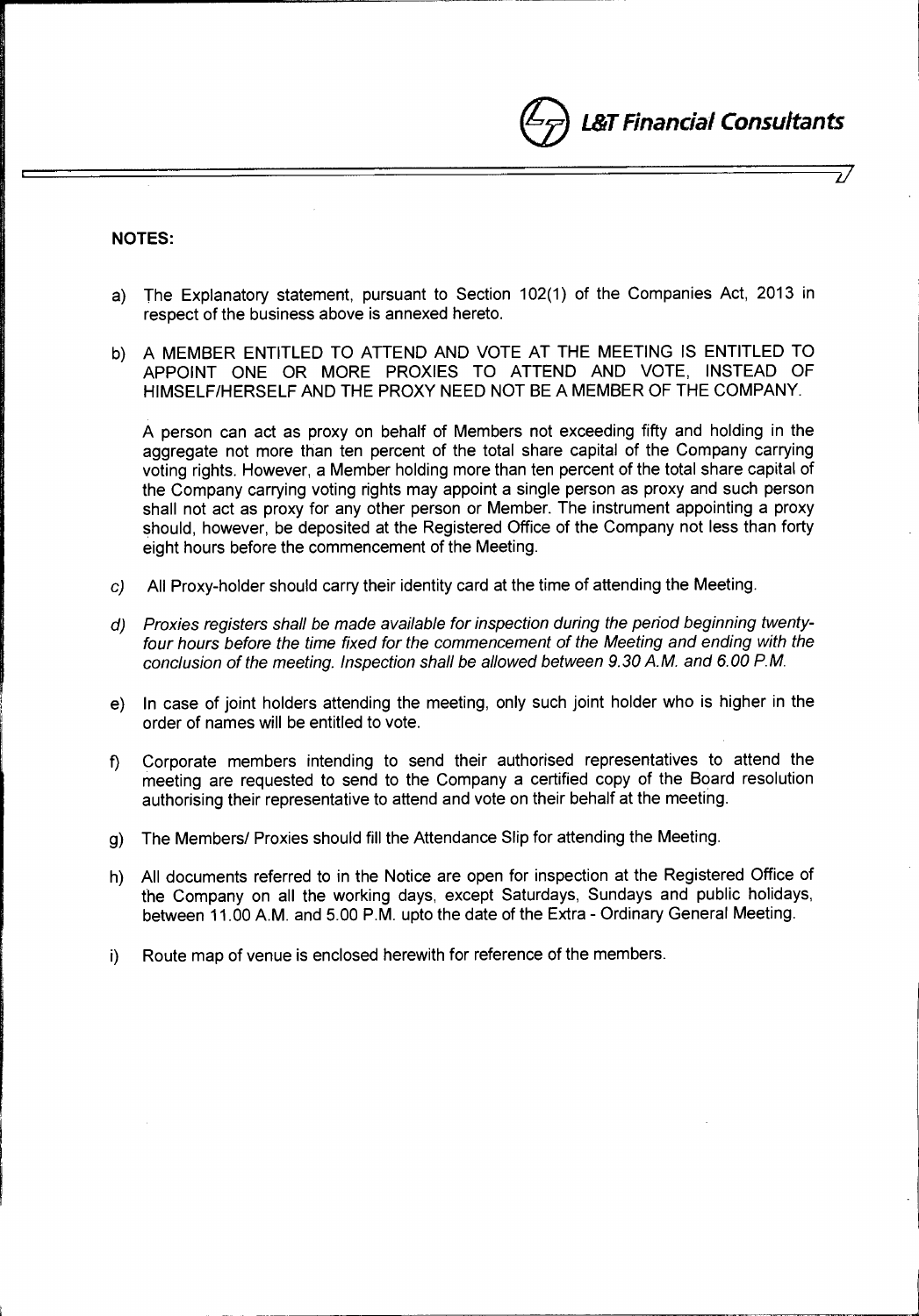@ *L&TFinancial Consultants*

# ANNEXURE TO THE NOTICE

*'----------------------------LJ*

### (Statement under Section 102 of the Companies Act, 2013)

Item No.1:

The Members had authorized the Board of Directors of the Company and/or any Committee thereof to borrow from time to time a sum not exceeding Rs. 1,500 Crore (Rupees One Thousand Five Hundred Crore), on such terms and conditions as it may deem, fit under Section 180(1 )(c) of the Companies Act, 2013 vide resolution passed on May 30, 2014. Considering the current book size and the budget for FY 2017-18, the overall borrowing limits is to be reduced from Rs. 1,500 Crore to Rs. 500 Crore.

The Board accordingly recommends the revised limit to the extent of Rs. 500 Crore (Rupees Five Hundred Crore only), outstanding at any point of time under 180(1)(c) of the Companies Act, 2013 as set out in the Resolution for approval of the Members.

The Board recommends the Special Resolution set forth in Item NO.1 of the Notice for approval of the Members.

None of the Directors or Key Managerial Personnel of the Company including their relatives is interested or concerned in the Resolution except to the extent of their shareholding, if any, in the Company.

### Item No.2:

As per the provisions of Section 180(1)(a) of the Companies Act, 2013, a company shall not sell, lease or otherwise dispose of the whole or substantially the whole of the undertaking of the company or where the company owns more than one undertaking, of the whole or substantially the whole of any of such undertakings, unless approval of the Members is obtained by way of a Special Resolution.

In connection with the loan/credit facilities to be availed by the Company, as and when required, through various sources for business purposes, the Company might be required to create charges over its assets, properties and licenses by way of hypothecation, mortgage, lien, pledge etc. in favour of its lenders (up to the limits approved under Section 180(1)(c) of the Companies Act, 2013), for the purposes of securing the loan/credit facilities extended by them to the Company. Further, upon occurrence of default under the relevant Loan/facility agreements and other documents as may be executed by the Company with the lenders, the lenders would have certain rights in respect of the Company's assets, properties and licenses including the rights of sale/disposal thereof, creation of charge/s as aforesaid and enforcement of assets by the Company's lenders upon occurrence of default would amount to a sale/disposal of the whole or substantially the whole of the undertaking of the Company, pursuant to the provisions of Section 180(1 )(a) of the Companies Act, 2013.

Accordingly, the Board recommends the Special Resolution set forth in Item NO.2 of the Notice for approval of the Members.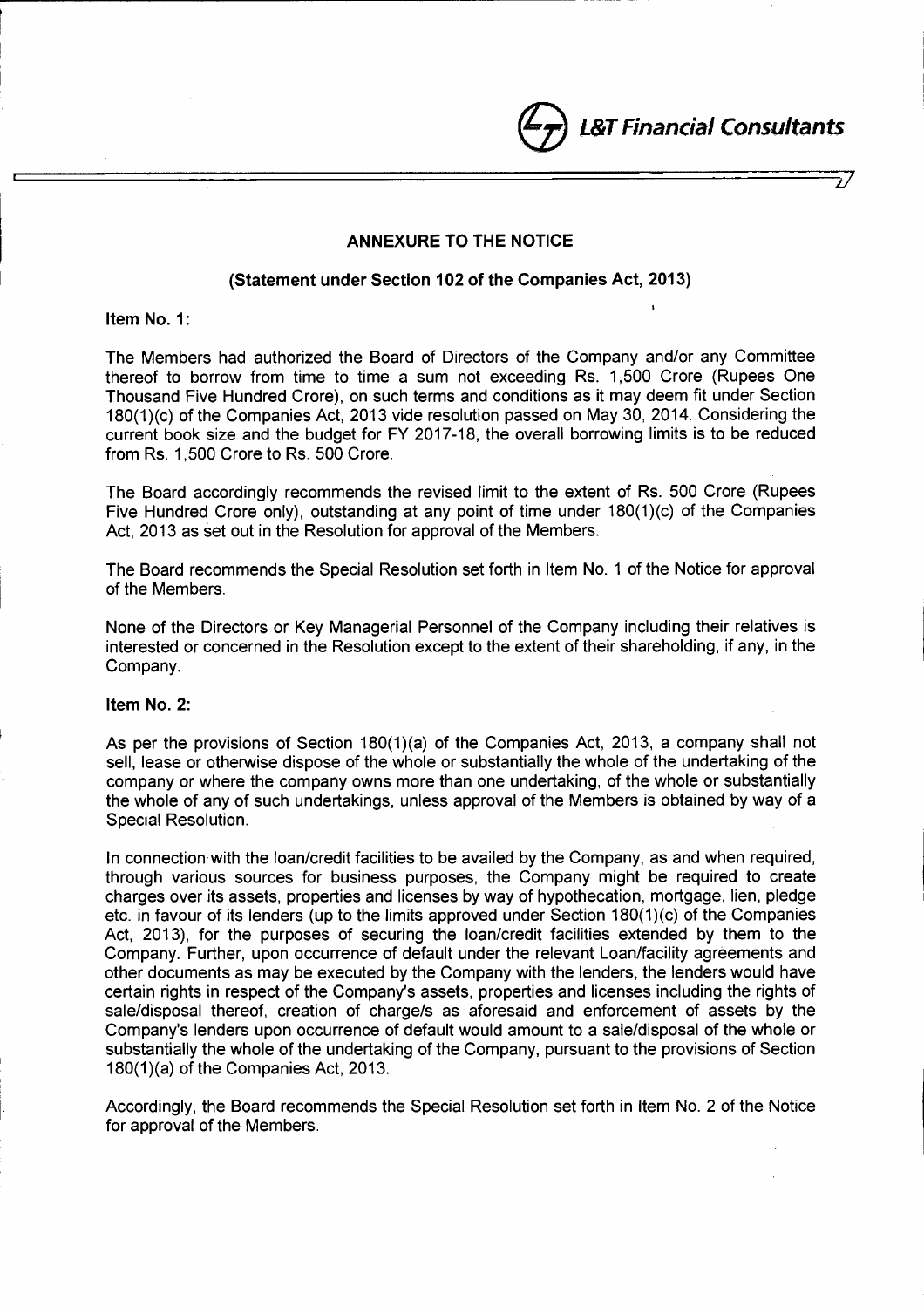el.&T *Financial Consultants*

1/

None of the Directors or Key Managerial Personnel of the Company including their relatives is interested or concerned in the Resolution except to the extent of their shareholding, if any, in the Company.

### Item NO.3:

In order to meet the working capital requirements of the Company that may arise during FY 2017-18, the Board of Directors of the Company at its meeting held on March 21, 2017, has, subject to the approval of Members proposed to issue Non-convertible Debentures ("NCDs")/ Bonds to various person(s) on a private placement basis, at such terms and conditions and at such price(s) in compliance with the requirements of regulatory authorities, if any and as may be finalized by the Board of Directors. The amount to be raised by way of issue of NCDs/Bonds on a private placement basis however shall not exceed Rs. 500 Crore (Rs. Five Hundred Crore) in aggregate.

It may be noted that Rule 14(2) of Companies (Prospectus and Allotment of Securities) Rules, 2014 read with Section 42 of the Companies Act, 2013, allows a company to pass a previous special resolution once in a year for all the offer or invitation for NCDs/ Bonds to be made during the year through a private placement basis in one or more tranches.

Consent of the Members is therefore sought in connection with the aforesaid issue of debentures / bonds from time to time and they are requested to authorize the Board (i) to issue Non-Convertible Debentures / Bonds during FY 2017-18 on private placement basis upto Rs. 500 Crore as stipulated above, in one or more tranches.

The Board recommends the Special Resolution set forth in Item No. 1 of the Notice for approval of the Members.

None of the Directors or Key Managerial Personnel of the Company including their relatives is interested or concerned in the Resolution except to the extent of their shareholding, if any, in the Company.

By order of the Board of Directors For L&T Financial Consultants Limited

*@?",+~A/*

Amit Bhandari Authorised Signatory

Date: April 3, 2017 Place: Mumbai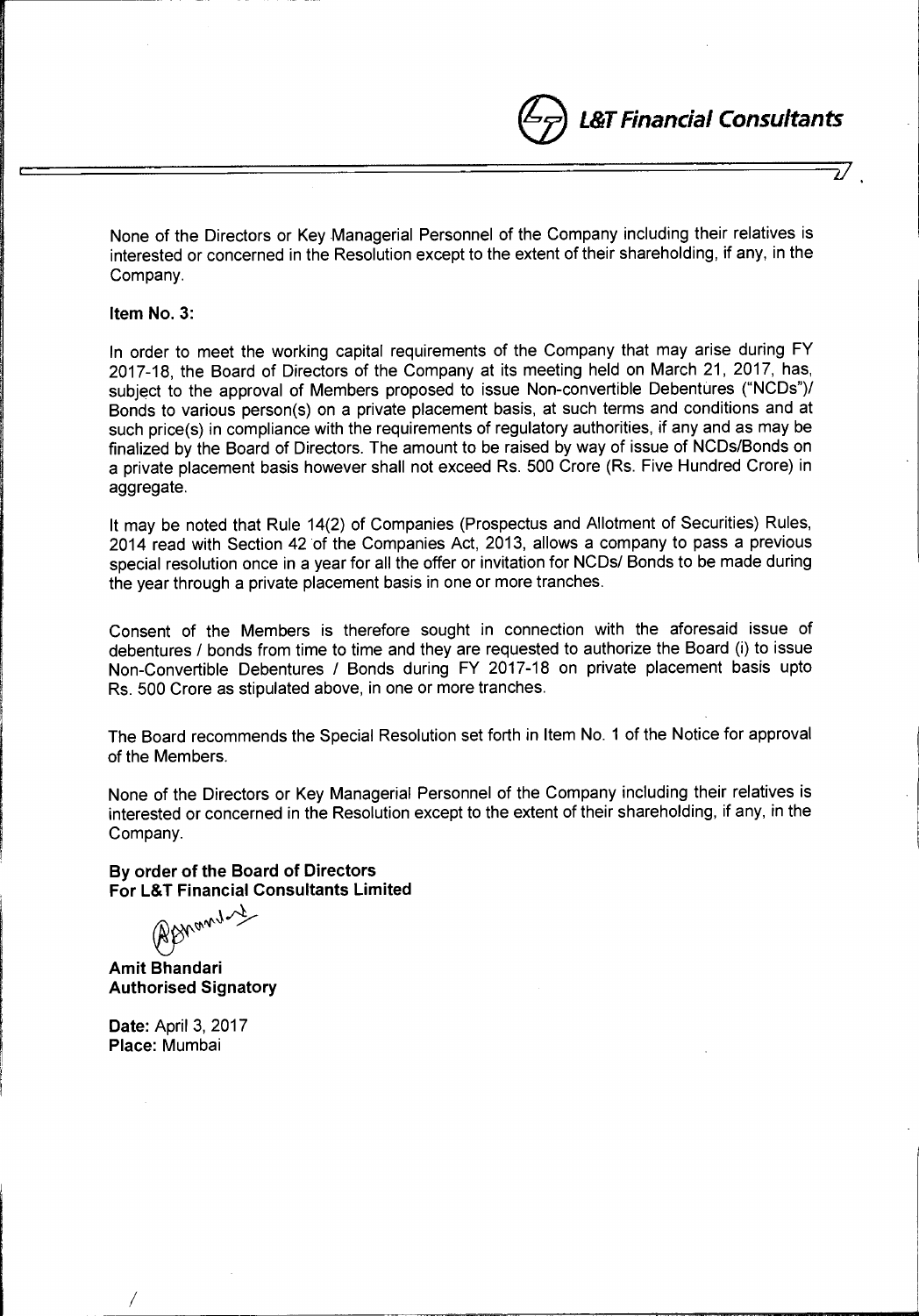

**7**

| <b>L&amp;T Financial Consultants Limited</b><br>(Formerly known as L&T Vrindavan Properties Ltd)<br>Registered Office: Mount Poonamalle Road, Manapakkam, Chennai - 600 089,<br>CIN: U65100TN2011PLC081100 E-mail: secretarial@itfinance.com<br>Phone no: +91 22 6621 7300 Fax: +91 22 6621 7509 |
|--------------------------------------------------------------------------------------------------------------------------------------------------------------------------------------------------------------------------------------------------------------------------------------------------|
| <b>ATTENDANCE SLIP</b>                                                                                                                                                                                                                                                                           |
| EXTRA-ORDINARY GENERAL MEETING – __________ AT _____<br>(Please fill in the Attendance Slip and hand it over at the entrance of the meeting hall)                                                                                                                                                |
| Folio No./ DP ID & Client ID:                                                                                                                                                                                                                                                                    |
| Name:                                                                                                                                                                                                                                                                                            |
| Address:                                                                                                                                                                                                                                                                                         |
|                                                                                                                                                                                                                                                                                                  |
| I certify that I am a registered member/proxy for the registered member of the Company.                                                                                                                                                                                                          |
| I hereby record my presence at the Extra Ordinary General Meeting of the Company<br>on                                                                                                                                                                                                           |

First / Sole holder / Proxy Second holder / Proxy

Third holder / Proxy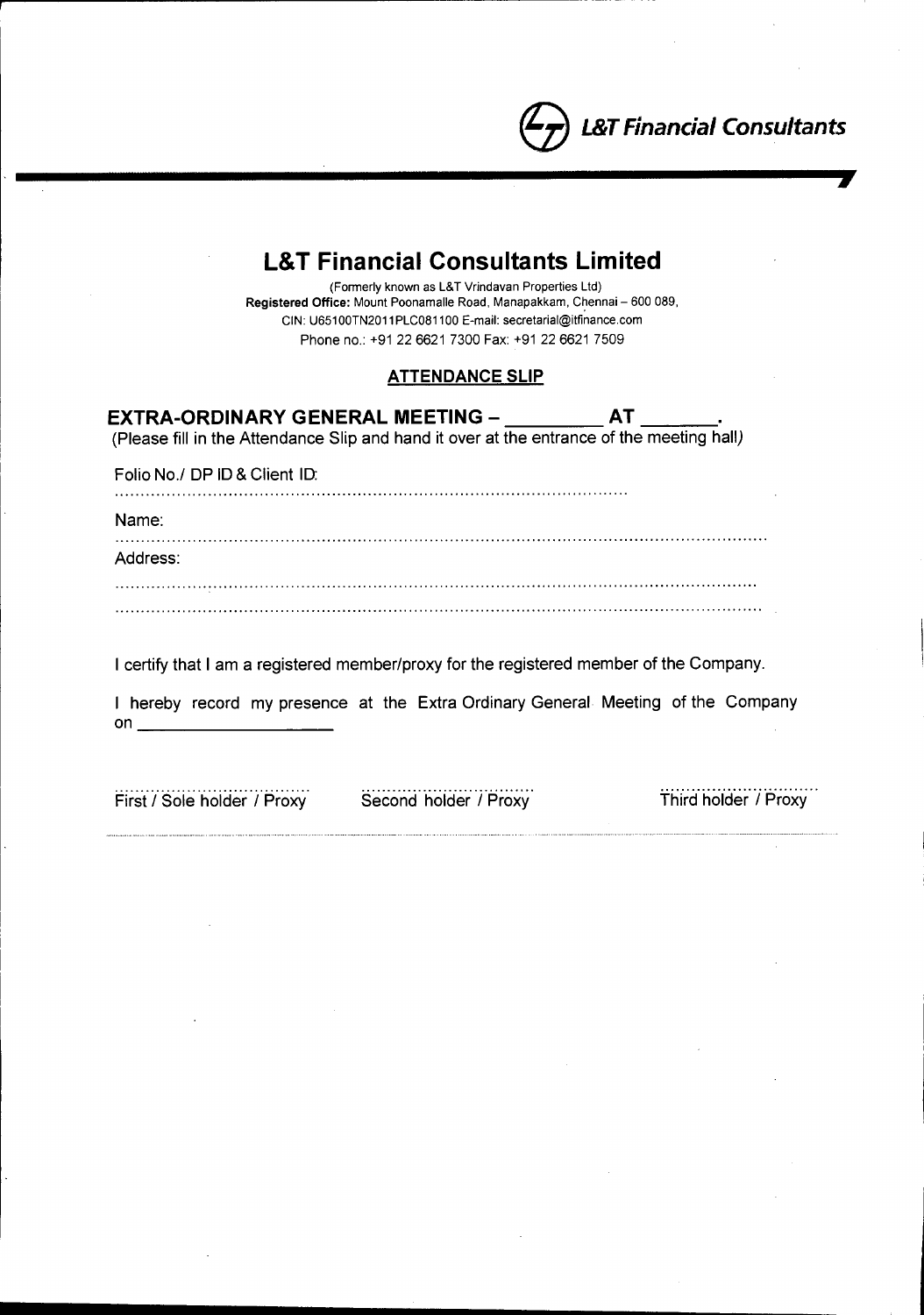e*L&TFinanaal Consultants*

 $\overline{\nu}$ 

# **L&T Financial Consultants Limited**

(Formerly known as L&T Vrindavan Properties Ltd) Registered Office: Mount Poonamalle Road, Manapakkam, Chennai - 600 089, CIN: U651 00TN2011 PLC0811 00 E-mail: [secretarial@itfinance.com](mailto:secretarial@itfinance.com) Phone no.: +91 22 6621 7300 Fax: +91 22 6621 7509

# PROXY FORM Form No. MGT-11

[Pursuant to Section 105(6) of the Companies Act, 2013 and Rule 19(3) of the Companies (Management and Administration) Rules, 2014]

| Name of the member(s) $\qquad$ :                                                                                                                                                                                                                                                                                                                                                                                                               |                                  |                          |  |  |
|------------------------------------------------------------------------------------------------------------------------------------------------------------------------------------------------------------------------------------------------------------------------------------------------------------------------------------------------------------------------------------------------------------------------------------------------|----------------------------------|--------------------------|--|--|
| Registered address<br>E-mail ID                                                                                                                                                                                                                                                                                                                                                                                                                |                                  |                          |  |  |
| Folio No./DP ID & Client ID :                                                                                                                                                                                                                                                                                                                                                                                                                  |                                  |                          |  |  |
|                                                                                                                                                                                                                                                                                                                                                                                                                                                |                                  |                          |  |  |
|                                                                                                                                                                                                                                                                                                                                                                                                                                                |                                  |                          |  |  |
|                                                                                                                                                                                                                                                                                                                                                                                                                                                |                                  |                          |  |  |
|                                                                                                                                                                                                                                                                                                                                                                                                                                                |                                  |                          |  |  |
| and whose signature(s) are appended below as my/our proxy to attend and vote (on a poll)<br>Affix revenue<br>for me/us and on my/our behalf at the Extra Ordinary General Meeting of the Company, to<br>stamp of Re.1<br>be held on the _____ 2017 at ____ at 8 <sup>th</sup> Floor, Brindavan, CST Road, Vidyanagari Marg, Kalina,<br>Mumbai - 400098 and at any adjournment thereof in respect of such resolution as are<br>indicated below: |                                  |                          |  |  |
| <b>Special Business:</b><br>1. Issuance of non-convertible debentures during FY 2017-18                                                                                                                                                                                                                                                                                                                                                        |                                  |                          |  |  |
| Signed this day of 2017                                                                                                                                                                                                                                                                                                                                                                                                                        |                                  | Signature of Shareholder |  |  |
| <br>First / Sole holder / Proxy                                                                                                                                                                                                                                                                                                                                                                                                                | <br><b>Second holder / Proxy</b> | Third holder / Proxy     |  |  |
| Note:<br>1. This form of proxy in order to be effective should be duly completed and deposited at the Registered<br>Office of the Company, not less than 48 hours before the commencement of the Meeting.                                                                                                                                                                                                                                      |                                  |                          |  |  |
|                                                                                                                                                                                                                                                                                                                                                                                                                                                |                                  |                          |  |  |